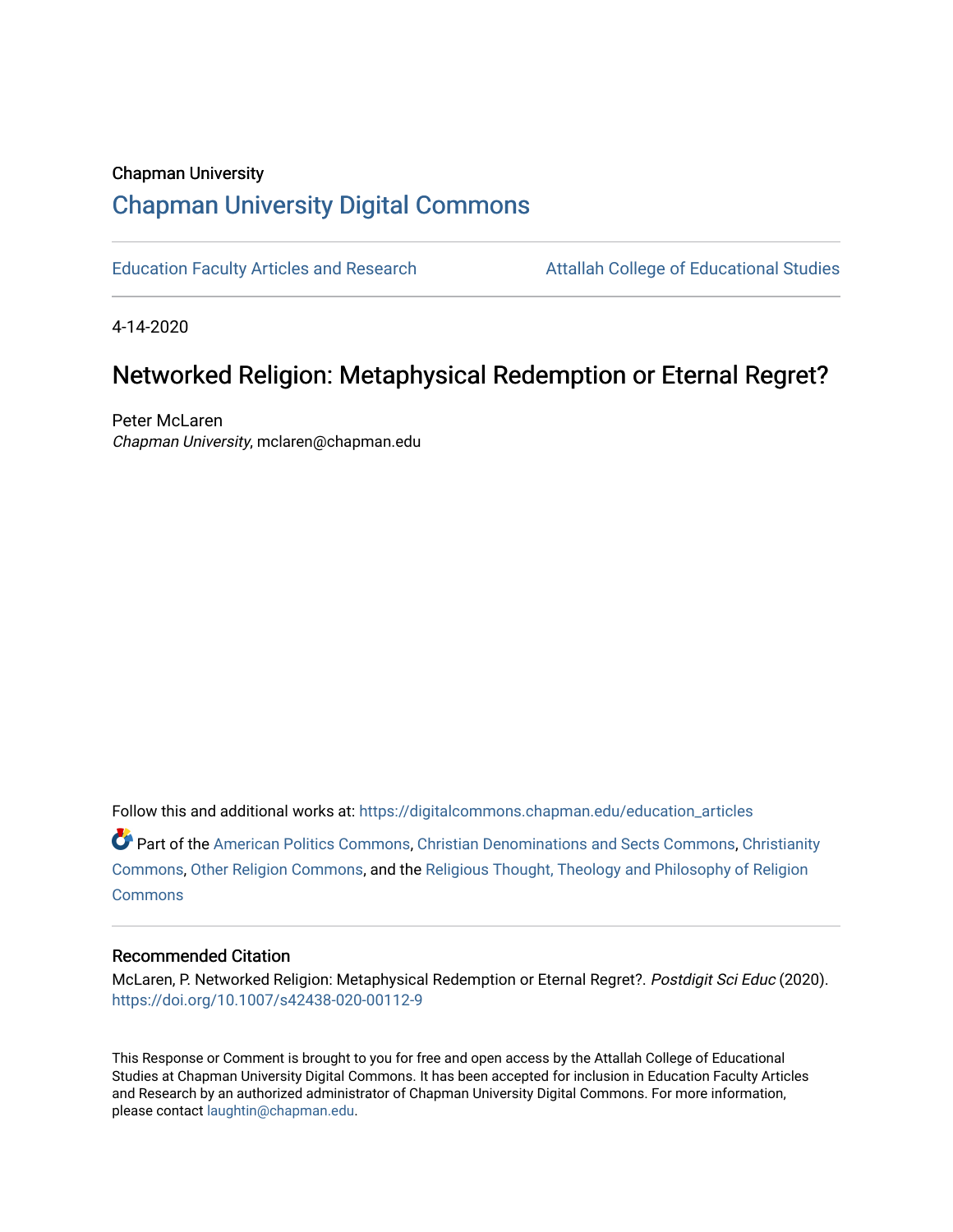### Networked Religion: Metaphysical Redemption or Eternal Regret?

#### **Comments**

This is a pre-copy-editing, author-produced PDF of a commentary accepted for publication in Postdigital Science and Education in 2020. The final publication may differ and is available at Springer via [https://doi.org/10.1007/s42438-020-00112-9.](https://doi.org/10.1007/s42438-020-00112-9)

A free, read-only version of this article is available through the Springer Nature SharedIt content sharing initiative at [https://rdcu.be/b4kds.](https://rdcu.be/b4kds)

Copyright Springer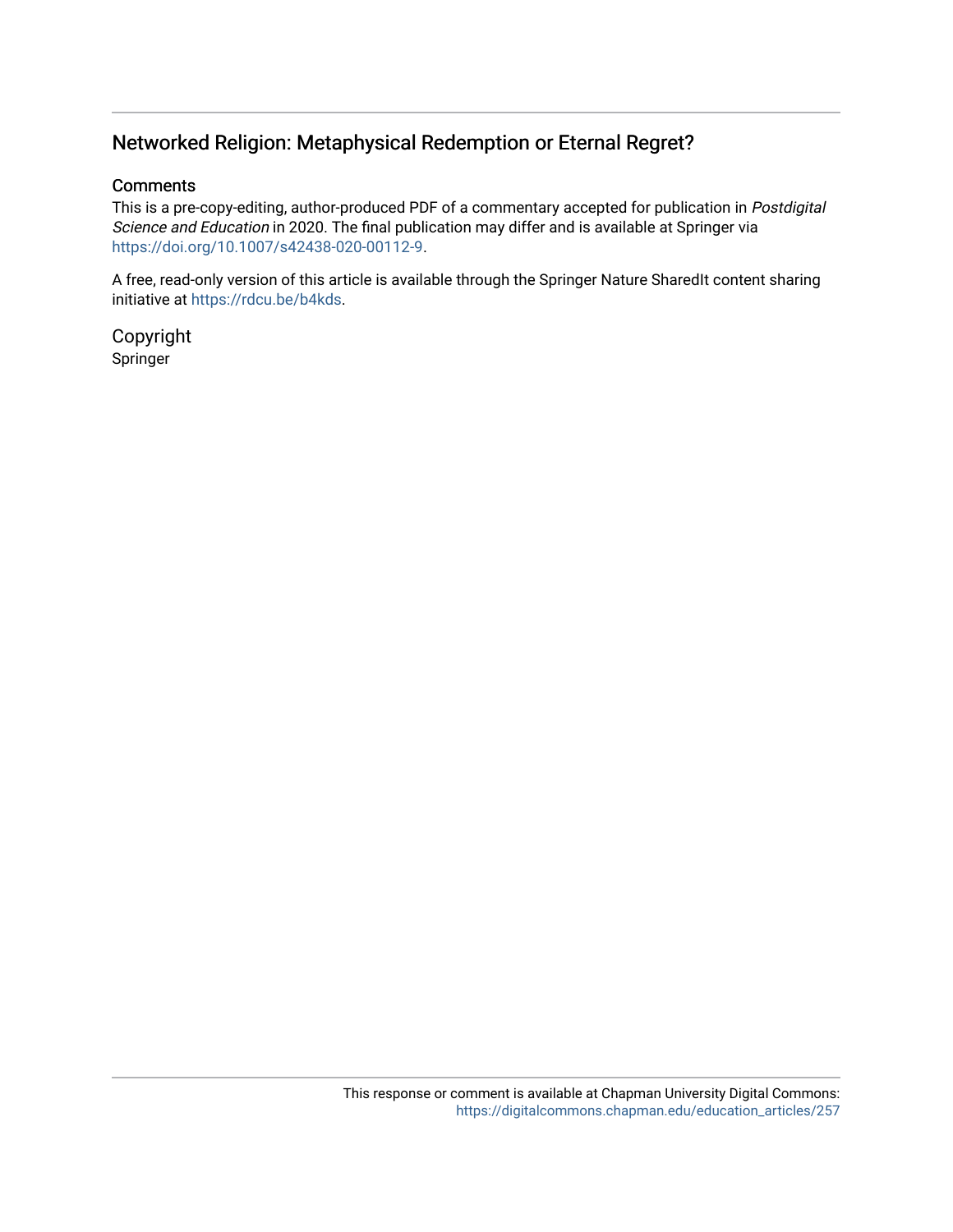#### **Networked Religion: Metaphysical Redemption or Eternal Regret?**

Peter McLaren, Chapman University, Orange, USA and Northeast Normal University, Changchun, China, [peter.mclaren1@gmail.com](mailto:peter.mclaren1@gmail.com)

'Can we doubt that only a Divine Providence placed this land, this island of freedom, here as a refuge for all those people in the world who yearn to breathe free?'

President Ronald Reagan (1980)

#### **From Reaganomics to Reaganligion**

I'd like to set the tone of this commentary by responding to the above quotation by Reagan: Can we doubt that war criminals in your administration, under the tutelage of your 'Reagan Doctrine,' further transformed the country into a cesspool of malicious moral cowardice through foreign and domestic policies that can only mock your use of the word 'refuge' to describe the United States of America?

Reagan was a religious man who used technology to destroy the lives of thousands of innocents, who normalized the stigmatization of the poor, mostly people of color, whom he gleefully condemned as welfare cheaters, creating an atmosphere linked to what Robert Jay Lifton (2019) calls 'malignant normality'—an atmosphere intensified by those who feel entitled and superior enough to claim ownership of another's reality, something Trump has expanded exponentially through his primal scream presidency. Technology and religion are not incompatible, they are not inevitable disputants in a social universe divided between the word and the world. In fact, religious impulses and technology have a fierce synergistic potential. But in a social universe where protagonists are fighting for socialism, this synergism can have dangerous consequences. Socialism is an antiquated and blighted term in contemporary parlance throughout the US and one drenched in political controversy; it's a term carefully stage-managed by the corporate media who have made it the pale object of unsparingly wicked manipulation by right wing pundits. The term socialism has become a widely knowable trigger term by those who would all too gleefully compare it to Soviet Union style communism or the National Socialist party in Germany whose nefarious architects were the Nazis. We can only speculate as to how we can implement socialism, whether through meticulously monitored increments or full-blown communal councils, sectoral councils, or grand experiments in participatory democracy, direct democracy and worker cooperatives. What is clear, however, is that we must keep trying to develop the idea.

While mainstream Democrats are decrying the possibility of an intrepid socialist candidate for the presidency of the United States, there is a barely observable deterioration of term among youth activists and the coordinates for a socialist future are shifting more towards the realm of possibility than at any other time in recent history. Despite the unvarnished countervailing powers in the media pitching a 'better dead than red' attack on socialism, the subterranean yearnings for a socialist future remain inexorably palpable among our young. They appear in this struggle for the *longue durée.* Trump embodies the *Führerprinzip* (leadership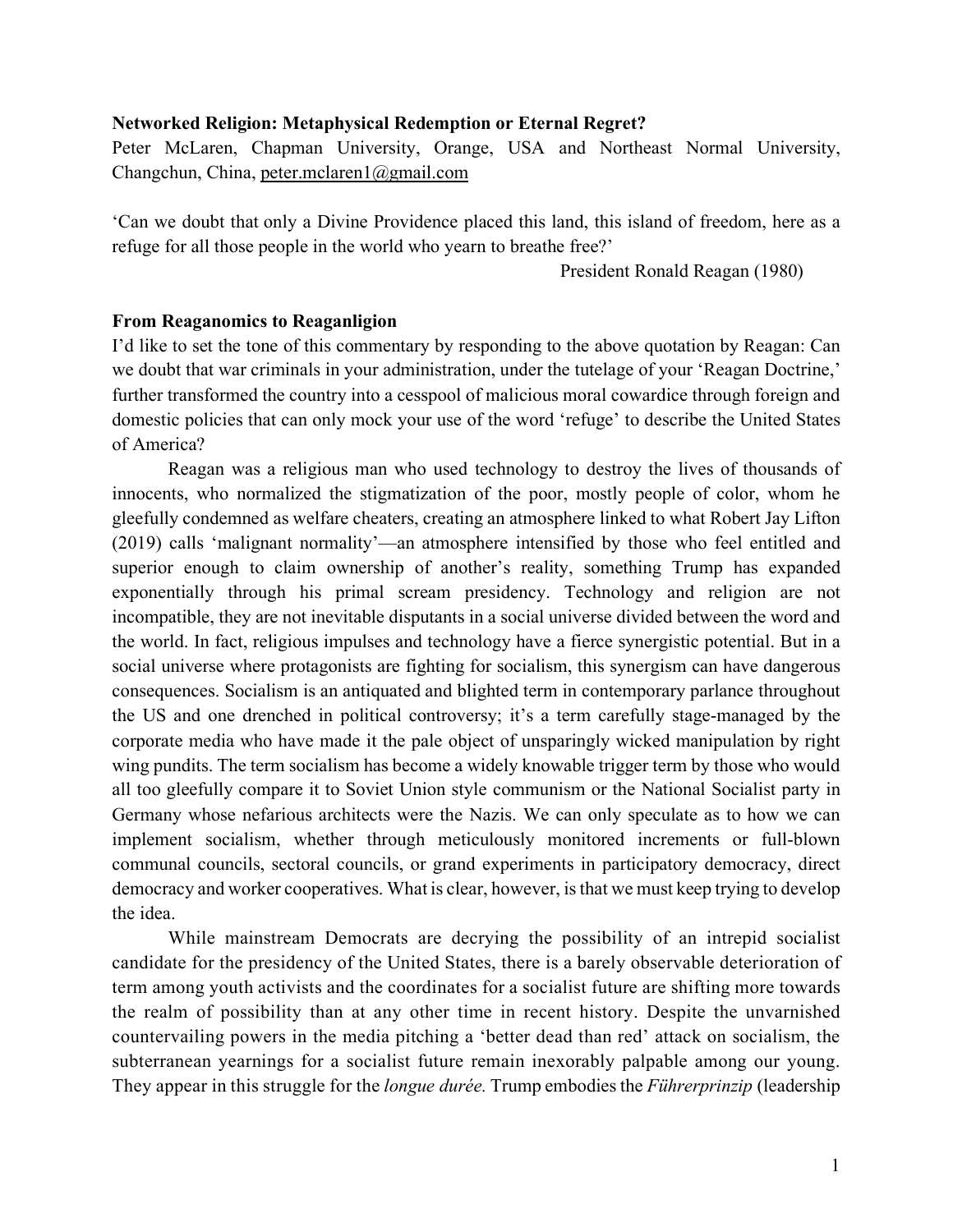principle), that he, as president, should rule with absolute white-knuckled power and authority, emphasizing a raw, jaw-jutting masculinity that commands unflinching deference that frequently goes to absurd lengths.

Even from those members of the senate whom he has ridiculed and humiliated in the mainstream media, Trump demands that they repeatedly 'kiss the whip' to the point of exhibiting a frictionless compliance and bubble-headed obsequiousness which often ends up in spectacles of fawning adoration and unvarnished glorification. His supporters must demonstrate their ardent loyalty by flattering Trump in the most cringeworthy ways, such as promoting the spiritually audacious idea that Trump was called by God to rescue America from assured destruction by liberals, socialists, feminists, pro-immigration advocates and those journalists whom he has described as 'enemies of the people' (which boils down to any journalist who dares to criticize Trump). Is there anything that will satisfy his toxic narcissism? Mike Pence doesn't need any reminders from Trump since this fundamentalist Christian jihadist seems naturally transfixed in the presence of Trump, ready at any moment to drop to his knees and pepper Trump's fleshy and dimpled buttocks with impassioned kisses, secure in the knowledge that his farts will not smell (or perhaps might carry a celestial perfume, even an 'odor of sanctity' reserved only for saints), and all the while weeping profusely and crying out, 'Let me praise you my lord, how shall I worship thee? How might I serve thee forever my king?'

#### **The Master of Chaos**

Trump is currently engaged in an orgy of revenge against Democrats who tried to have him thrown out of office. It is impossible to ignore his unfettered glee in pardoning white collar criminals (one of whom is Michael Milken, whose company once threatened to sue me for calling him a junk bond king) and in punishing any and all political opponents even if it means blatant lying, fabricating evidence and manufacturing conspiracy theories. A dissimulating deification of the military is part of Trump's fascist imaginary—a virtual space created after reality-based *television* 'it' factors, presented in *cinéma verité* mode, emphasizing events in such a way that they have a magnetic pull on viewers, usually through the makeshift milieu of the twitterverse but also in televised mass rallies that appeal to the scurrilous far-right of *das Man*, mudslinging conservatives and persons of pedestrian discernment who feel nothing but pride when they are compared to troglodytes or paleo-Nazis. Trump's rallies also include frequent shout-outs to farmers, coal miners, truckers and police officers where he can brag about rewarding white collar criminals with pardons and present the racist, misogynist and homophobe, Rush Limbaugh, with the nation's highest civilian honor. Trump does not love America, he is tearing apart its moral fabric, he is forming the American public on the basis of social media's fake news, and bringing those vile ideas into the mainstream. Trump is as fake as the dreamy models in a Charlotte Tilbury 'pillow talk' advertisement although he is definitely not as easy to look at.

Trump looks and acts as if he is on drugs, frequently slurring his words as if his thoughts, like clumps of sludge from a backed-up toilet, are making their way through the runnels of some ancient Roman aquifer and then dumped into the storage basin of America's social brain. Yet he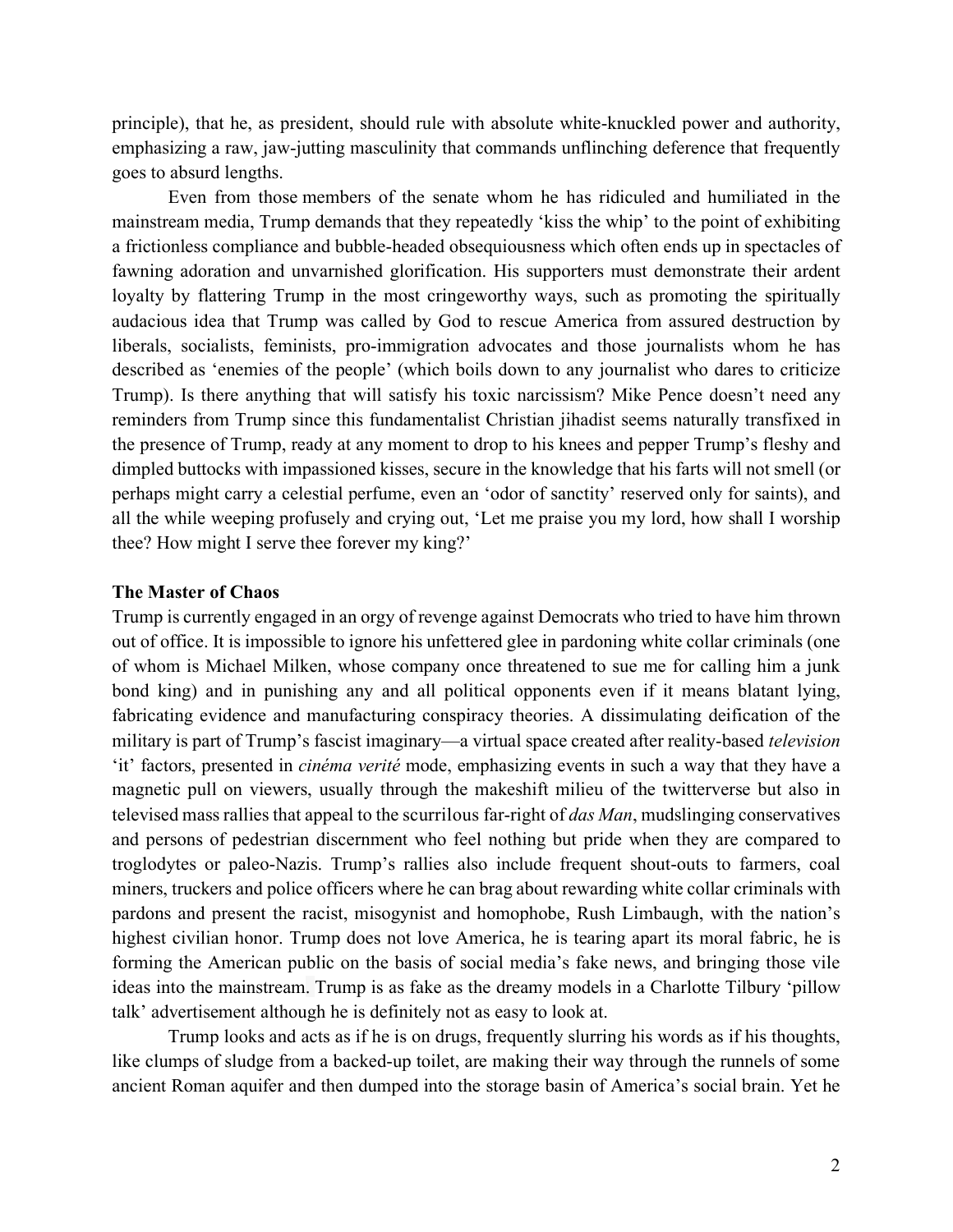remains energetic enough to pitch an 'us against them' ideology that has helped to shore up his electoral base. Trump's anti-globalist, anti-immigrant and nationalist perspectives, his shamefaced retreat from the Constitution and the rule of law, his damning of the media outlets that give him unfavorable coverage as 'enemies of the people' and his pusillanimous, two-faced commitment to the betterment of the working-class have given heft to the possibility of American fascism being realized in a single generation, more so than at any other time since the decades prior to World War II.

Trump has been proclaimed as a messenger of God by his evangelical Christian base. Chauncy Devega (2020) remarks: 'Trump also manifests a condition where he thinks of himself a type of god. He leads a political cult united by cruelty and collective narcissism'. Even prior to this, it was clear that Trump has a God complex. Consider the comment by Justin Frank: 'Trump does have a god complex. Trump reveals this through his constant use of the phrase "we'll see what happens." The only person who can say something like that is a person who believes they are a god, because only God can be all-knowing and see the future.' (in Devega 2020) We can imagine without undue strain that Trump is a charlatan and Master of Chaos. He lives in his own selfcontained world with its own laws, logic and symbolic order, twisted into fanciful distortion when set against a system of intelligibility that requires a logic external to his world that purports to bear any resemblance to sanity. Here the invariant coordinates of Trump's narcissism lead him directly into the vicinity of demagoguery and the playground of madmen. Frank points out, I believe correctly, that in addition to being an anger and rage addict, '[o]n a basic level Donald Trump is the Jim Jones of American presidents' (in Devega 2020). And his base is drinking the poison carefully calibrated by Mar-a-Lago chefs into a Kool Aid Unsweetened Sharkleberry Fin Powdered Drink Mix.

Social life is heterogeneous and Trump and his critics certainly inhabit separate orders of reality resulting from a lifetime of different preunderstandings of the world. Both groups have been emplotted in the narrative of citizenship in different, often violently contrasting ways. For Trump's base, the world is driven by the 'deep state' which is set up to keep elites in power at any cost, whereas Trump is putatively dedicated to destroying the deep state (notwithstanding the idea that Trump may, in fact, *be* the very apotheosis of the deep state he is attempting to demolish). For Trump's critics, the US is hewed to democratic principles and organizations after centuries of hardwon struggle, and Trump is quickly unraveling these accomplishments with his temper tantrum presidency. Here opposing ideological predilections from these two distinct political tribes are sedimented over time into our cultural memory, spawning vastly different worldviews. Trump is sometimes described as an abusive father in relation to his Republican administration family, who, after being themselves tormented and publicly harassed by Trump, eventually begin to cross the dividing line to identify with their abusive father and then begin to abuse others in a similar fashion. Likewise, the Democrats began to perceive Adam Schiff as their father figure who was going to save them from Trump through the Mueller Report and then the impeachment process. Predictably, Democrats sat at home nervously waiting for Schiff's heroic endeavors to come to fruition instead of taking to the streets to protest. Was this the plan all along? All this was made possible by the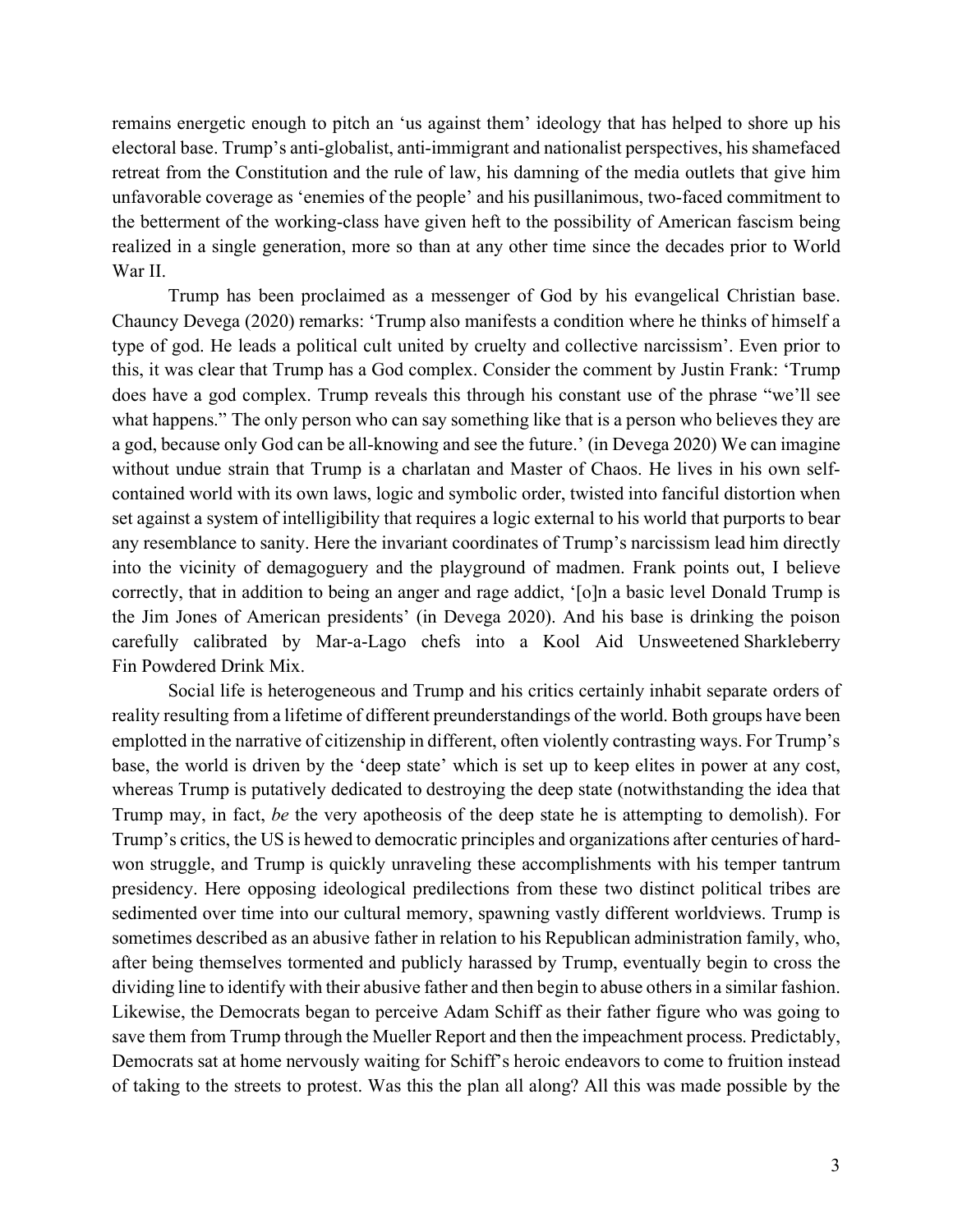narratives that framed the daily news both in the mainstream press and in a great deal of the social media. So now the two families have ramped up their antagonism towards each other and we are seeing what amounts to a postdigital rendition of the Hatfields versus the McCoys.

The task then faced by the critical cultural worker and educator becomes manifold: How do we prevent the coming-into-being of an American *Volksgemeinschaft*, a racially unified and hierarchically organized nation state in which the interests of the rank-and-file population would be stringently subordinate to the nationalist imperatives of a militarized fatherland swimming in patriotic fervor and on a permanent war footing? Richard Wolf writes:

The left needs to respond in three key ways. First, it should stress how world war and holocaust resulted the last time post-crash capitalism used nationalism for scapegoating. Second, it should expose scapegoat politics as aimed to deflect working class anger from a crash-prone capitalism. Immigration, trade, tariff policies, or European integration define capitalism's preferred terrain of debate, not a critical left's. The left's core response to capitalist nationalism should be this: capitalism is the problem and transition to a new, different, and fundamentally democratic system is the answer. (Wolf 2020)

I fully agree with Wolff. There will be pitched battles ahead. Battles over ideology, and battles over what is real and what isn't. Social justice warriors are feared by those whose intellectual trajectory leads them to feed off the ideological ordure common among paleoconservatives—that belief in egalitarianism and embracing progress under liberal auspices leads straight to work camps or the executioner. Social justice and totalitarianism appear inextricably braided together, eliciting a warning from the right that the left is coming to take away their freedoms and to eat their babies. This makes the right much more forthrightly hostile towards the left and as their souls begin to rot, they become plagued by their own imposing paranoia, turning themselves into vendors of downfall, desolation and degeneration, intellectual charlatans and deskbound pedants unable to grasp the nettle of crisis-prone capitalist relations of production in triggering the alienation of the masses and culminating in the political cataclysms of the twentieth century. Their threadbare, aerosol theology has turned Christianity into a pagan ritual, and they would prefer to wear a red MAGA hat to a torrid Trump rally, enraptured by Trump's Adderall-infused embroidering of narcissistic narratives onto the political events of the day, than to read a line or two from Paul's epistles, or letters, to his various congregations (the Romans, Corinthians, Galatians, Ephesians, Philippians, Colossians, and Thessalonians).

Trump is worried that white people in the US will soon be overrun by people of color carrying clubs made of oak spiked with nails and in this regard he is no different that the pathetic and cowardly members of the Patriot Front who visit my campus under the cover of darkness and distribute their odious white supremacist literature*.* Trump views today's 'American carnage' as directly related to the 'demographic winter' in which the birthrate of the white race in America is in decline. And as the white folks decline in numbers, so goes the neighborhood.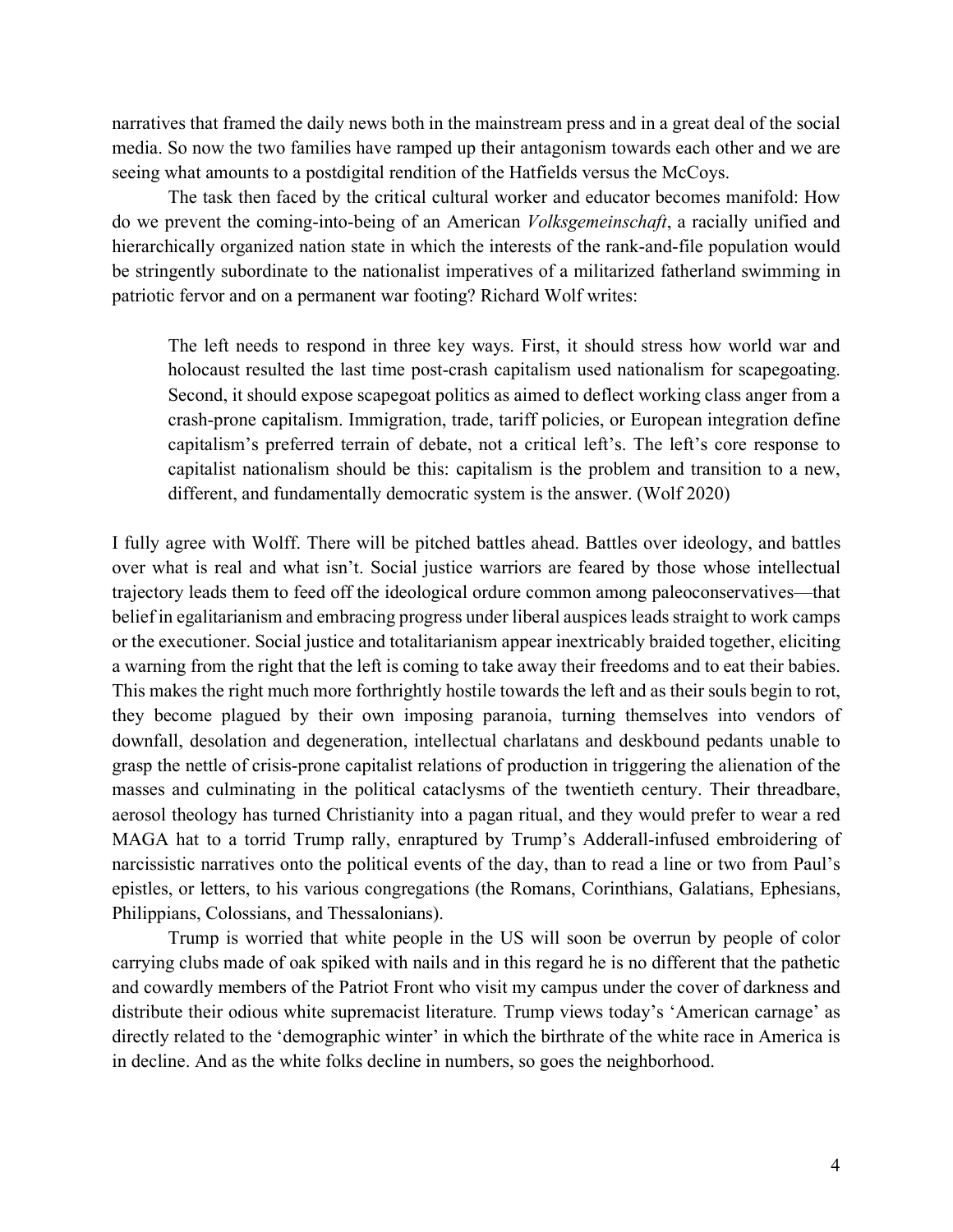For Trump and for many of his followers who proclaim the doctrine of American exceptionalism, America is God's instrument for saving the world. Maybe they assume that God keeps a tiny globe on His office desk that brandishes a big pin with 'number one' taped to its head, designating the location of the US. Now that wouldn't be such a bad idea if the pin could actually perform double duty as an acupuncture needle and bring some political ballast to the country. Trump has reconstituted the notion of American exceptionalism, remaking it into a Trumpist exceptionalism, which is little more than a con game where established institutional policies and practices are all delegitimated and then rejiggered for its main purpose: to keep Trump in power. This requires that institutions be structurally repurposed—a process the Nazis called *gleichschaltung* which can be translated to mean 'reconstructing, reordering, re-gearing' (Lifton in Moyers 2020). The Nazis 'got rid of those who were unreliable, not reliable Nazis, [and] replaced them with reliable Nazis. And the institutions became sources of Nazi concepts and Nazi behavior' (Lifton in Moyers 2020). Trump has reorganized many US government institutional structures by replacing top administrators and directors with his most fanatical supporters.

Political rhetoric feverishly delivered from the pulpit about God's master plan for American greatness creates a liminal space in which both the state and church can be brought into a divine harmony. This is especially true during wartime, when the nation itself and the Bible join together to become a collective 'object of worship' revealing the destiny of America as an unerring march towards victory in its undiminished conquest of evil. In contrast, open exceptionalism views America as just one of many nations, none of which can lay claim to being God's sole or privileged instrument of salvation. The founding process of America was, for these early settler colonialists, an event that was caused by God's direct intervention into history, hence predisposing authentic Christians against liberals and progressives that has continued over the centuries right up to this day. Christian principles therefore had to be integrated into governmental bureaucratic operations in order to keep the nation from falling apart and the struggle is still ongoing, evoking the nation's putative providential past.

Americans by and large don't want to recognize the dark side of their history. Do they remember how Reverend Jerry Falwell in the 1960s opposed sanctioning the apartheid regime of South Africa, calling bishop Desmond Tutu a phony? Are many evangelical Christians who proudly sport their red MAGA hats aware of Richard Nixon and Henry Kissinger's Christmas bombing in Cambodia in 1972 that saw 129 B-52 bombers unloading 40,000 tons of bombs over Hanoi and Haiphong that lasted for 11 days, hitting a hospital and numerous urban centers? Villages and half a million civilians were decimated. The US bombings of Cambodia created the conditions of possibility for the Khmer Rouge to take over the country and begin four years of mass killings. Helmed by Henry Kissinger, the US government supported Indonesia's campaign of genocide of roughly 100,000 East Timorese (which was seeking its independence from Portugal at that time). The US provided weapons and logistical support. In 1973, Henry Kissinger and Richard Nixon gave the CIA orders to initiate a covert operation to overthrow President-elect Salvador Allende in Chile and he was subsequently killed and replaced by General Augusto Pinochet who initiated a seventeen-year reign of terror.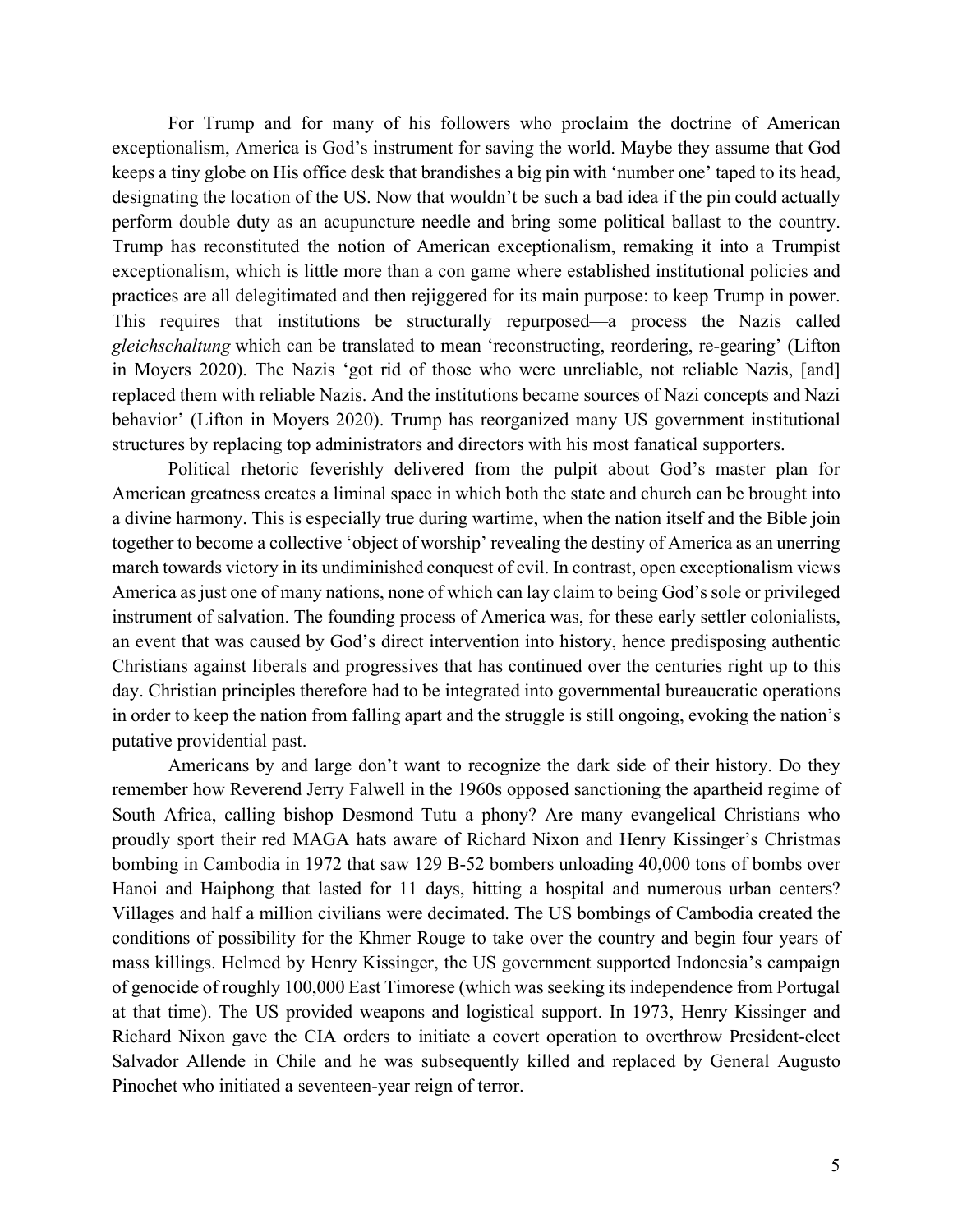#### **The con-sensualisation of cyberspirituality**

I have been reminding American educators about this for 30 years. With my pen as a lance, I can tilt at the evangelical Christian windmill all that I want, but we are also talking about religiocorporate enterprises that have grown exponentially under the Trump administration and have helped to influence government policy, including a restrictive immigration program, appointment of anti-abortion judges, rollback of environmental regulations and a Middle East peace plan that reveals nothing but contempt and distain for the Palestinians. Technology has certainly played a part in this process that Ravi Kumar refers to as 'con-sensualisation':

The con-sensualisation is achieved through the political formation that dominates it – the ruling class that devises interesting and innovative methods during these times of digital revolution and WhatsApp universities, as well as through the large bureaucracy that is put to task to ensure that the state's ideas reach the people. It is a grand exercise in pedagogy. (Kumar 2020)

These 'con-sensualized' issues are indeed pedagogical, and can spit fire, fueling further evangelical support for Trump. As far as their splendid inattention to any hermeneutics of suspicion goes, or their bad faith theology is concerned, I am not preoccupied with lingering aporias or irresolvable paradoxes braided into various scriptural garments and insistently thrust into our national brainpan. Nor am I occupying a position that pushes paradoxicality to the point that denies all claims to absolute truth. And I'm not working alongside a skunkworks project with a bunch of technologically determinist nerdballs and end-timers who are desperately trying to create an app that will enable the public to connect directly with God. The closest that this cyber breed of industry oddballs has come to creating such an app is when they created a Twitter account for Donald Trump's self-worship.

There is some work being done on a responsible use of technology by different religious groups. Drawing on the work of Miller, Campbell and Garner note that 'across Amish and other Mennonite communities there is a common practice of discernment and understanding around technology and media.' And that this discernment is 'grounded in an ecclesiology structured to produce full accountability between individual members of the church and the will and discernment of the larger group' (Campbell and Garner 2016: 137). Miller's work is instructive on the importance of communitarian decision-making. As indicated by Campbell and Garner, Miller implicates technology here in the perception of time in that,

we tend to focus on a more instrumental view of time (chronos), which allows us to order, manage, and control the world, rather than a more relational view of time (kairos) that comprises moments of meaning within a narrative of life. It is this relational view of time, seen in the New Testament (e.g., Gal. 4:4; Titus 1;1-3) to represent defining moments in history, that is captured in the approach to appropriate technology. Rather than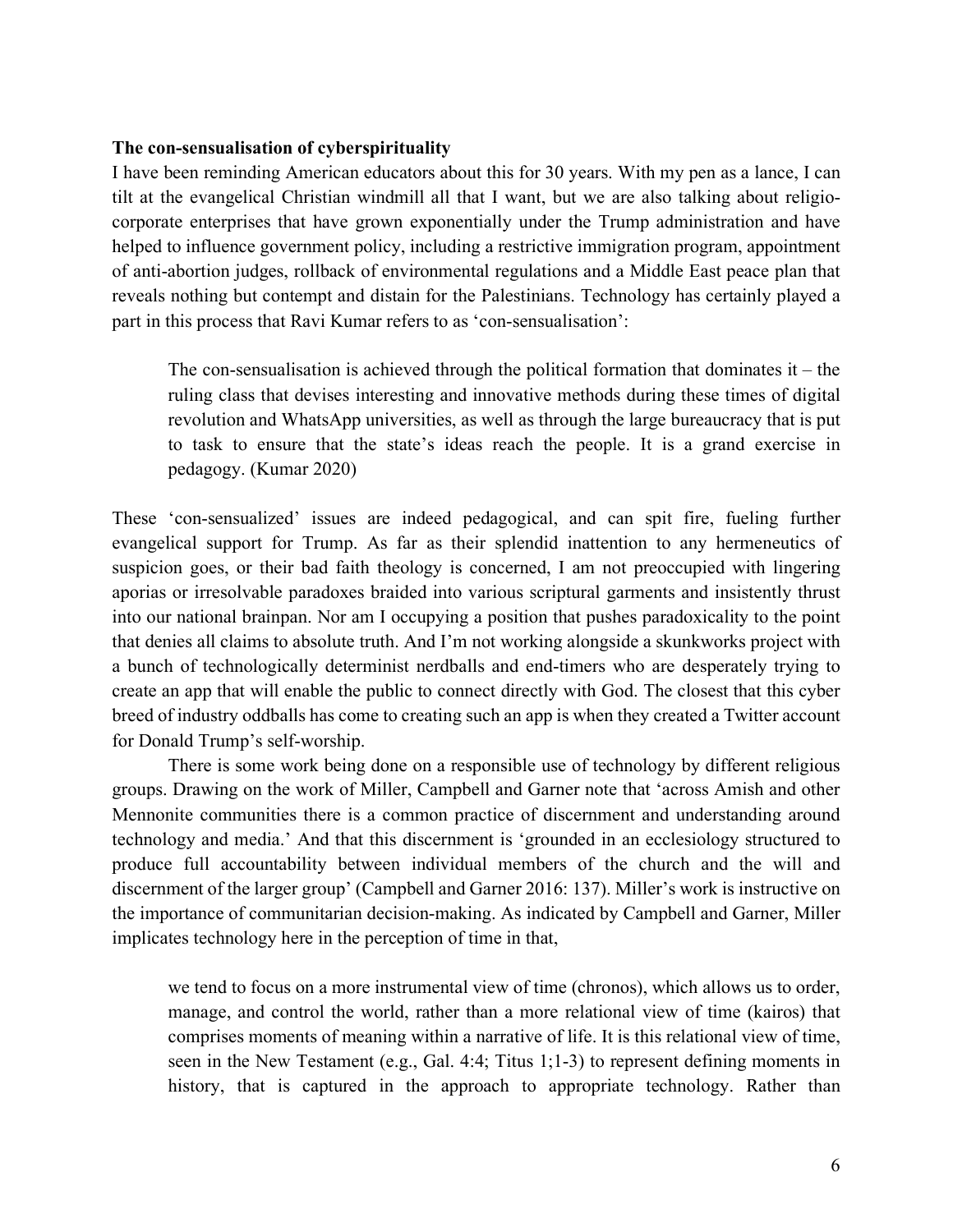concentrating on managing time and relationships, we should work on using and applying technology to create meaning and true relationships in our individual and communal lives. In this respect, the Amish community's approach to technology is connected to an experience or notion of time that serves the community rather than the other way around. (Campbell and Garner 2016: 137)

Campbell and Garner expand on the values that the Amish community wishes to defend by selectively using only the most appropriate technology. 'Thus the use of technology such as a mobile phone is weighed against how it would impact home life. Would it contribute to authentic and sustainable human relationships? Would it lead to an incessant need to have the next best thing? Would it privilege the individual over against the community?' For the Amish community, therefore, 'the community rather than individuals makes technological decisions; technology is not necessarily evil, so it can be used with caution; and the use of technology can potentially undermine the community and its core values.' (Campbell and Garner 2016: 137-138) Further, Campbell and Garner see almost all objects as having some potential for becoming props in a Christian catechism designed to deepen our worship God:

The activity of worshipping God—Father, Son, and Holy Spirit—has been and continues to be intricately linked to technology and media. Examples include the construction of sites of worship such as cathedrals; the development of written texts such as the Bible or prayer books; (…) the technological environment we inhabit shapes the way we worship and the way we behave in the context of worship and the Christian life. (Campbell and Garner 2016: 139)

I admit that there is something meaningful about these statements. I regularly show videos in my doctoral seminars, the most significant being the feature film, *Romero* (Duigan 1989) produced by the Paulist Fathers, whose major narrative culminates in the assassination of Archbishop Romero in El Salvador in 1980. It is indispensable to my portraying the debates over liberation theology since it sets an emotional tone, provides an invocatory power and creates a dramatic resonance among the class that enables them to appreciate the project of liberation theology even, and sometimes especially, among atheists. But I also consider the fact that magicians possess theurgic powers, and create their own props for their stage shows that help the audience willingly suspend disbelief in the existence of magic. But is this the same thing?

The argument that technology is neutral is clearly false. The argument that guns don't kill people, people kill people, that is sometimes hijacked to describe media technology reminds me of the logic embedded in the argument that technology is neutral. But technology cannot be separated from the myriad ways in which it is situated in its deployment. Technology does not stand above history as some insurmountable universal tool, like the lightning bolt of Zeus, it is not forged solely through the inner determination of capital, nor should it be capable playing the final role of the arbiter of history. Each use we make of technology has to be understood within its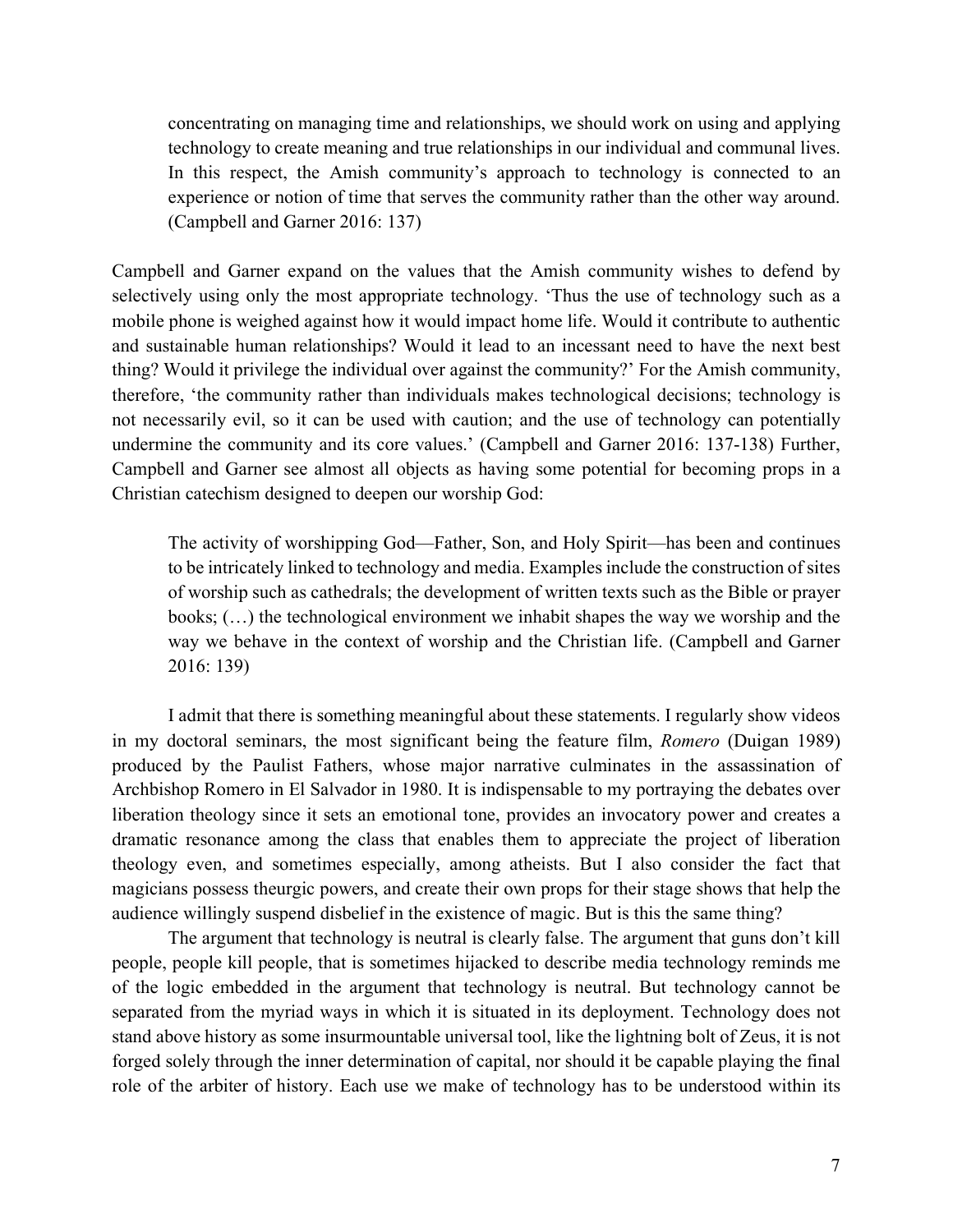contextual specificity. In the case of using the film *Romero* in the classroom, one has to consider the ideological presuppositions of the viewers, the interplay between long-past and present-day structural determinations that make manifest our ability to interrogate the themes, and what aspect of the political informs the pedagogical praxis of the educator—just to name a few considerations. To argue that technology is neutral could easily promote the idea of placing religious symbols in public spaces and to make the argument that religion must have a privileged place in the public sphere if civilization is to be kept in place. And we must continually ask: How can a Christian claim to be against Christian nationalism while failing to protest and vociferously denounce the banning of immigrants from Muslim countries from entering the United States? Clearly, this is just another step in Trump's strategy of creating a majoritarian society of white ethno-nationalists.

How do we situate Christian nationalism in the sociohistorical and cultural context of today? In what ways is it linked to growing fears of socialism, social justice agendas, and the gender and sexuality movements that took place in the '60s and '70s? How have various technologies re-presented socialism, social justice and the civil rights struggles? Have they created a mythical '50s society that makes the protest movements of the '60s and '70s to seem like gross and destructive interlopers into a benign and noble history? Isn't this what Trump's MAGA campaign is all about? Campbell and Garner don't render such questions problematic when they conclude that the 'potential for Christians to become critical and discerning consumers and producers of digital technologies and media opens the door for a variety of religious expressions in online environments' (2016: 143). Here they are not simply referring to Facebook, Twitter, blogging, Google or Youtube but to an online site using labyrinths as meditative exercises that contribute to new forms of cyberspirituality.

Speaking of cyberspirituality, I would place the work of Antonio Spanaro in this category. His work, *Cybertheology* (2016), is heavily grounded in the work of Teilhard de Chardin and Marshall McLuhan. Spandaro argues that it is precisely Teilhard de Chardin's theological framework that provides the necessary theological mindset and set of conceptual religious categories to enable us to understand both the history of technology and technological advances up to the present, in particular the Web. For Spanaro, the Internet marks an important connective stage in humanity's journey of spiraling upwards towards God, guided by a cyberspatial eschatology provided by avatars of episteme who fill the corridors of Google.

Thanks to the Web, people now can 'interface' with their religious beliefs and attend churches that have been transformed into a virtual or simulated reality. Saving one's soul is favorably compared by Spanaro to saving a personal computer file. The Web, which has become part of a divine milieu, operates out of a particular system of intelligibility (participative logic and user-generated content) that only theological intuition can most fully explain. The virtual world now represents the divine intellect, of a type of self-thinking thought (thought that thinks itself) such that what was once theological has now become technological. Technology has helped to bring civilization closer to the Omega point, an open vision of transcendence, a point of divine convergence with the noosphere and the cosmic Christ. This journey, strangely enough, began with a microphone placed on a church altar which allowed the congregation to enter into an immediate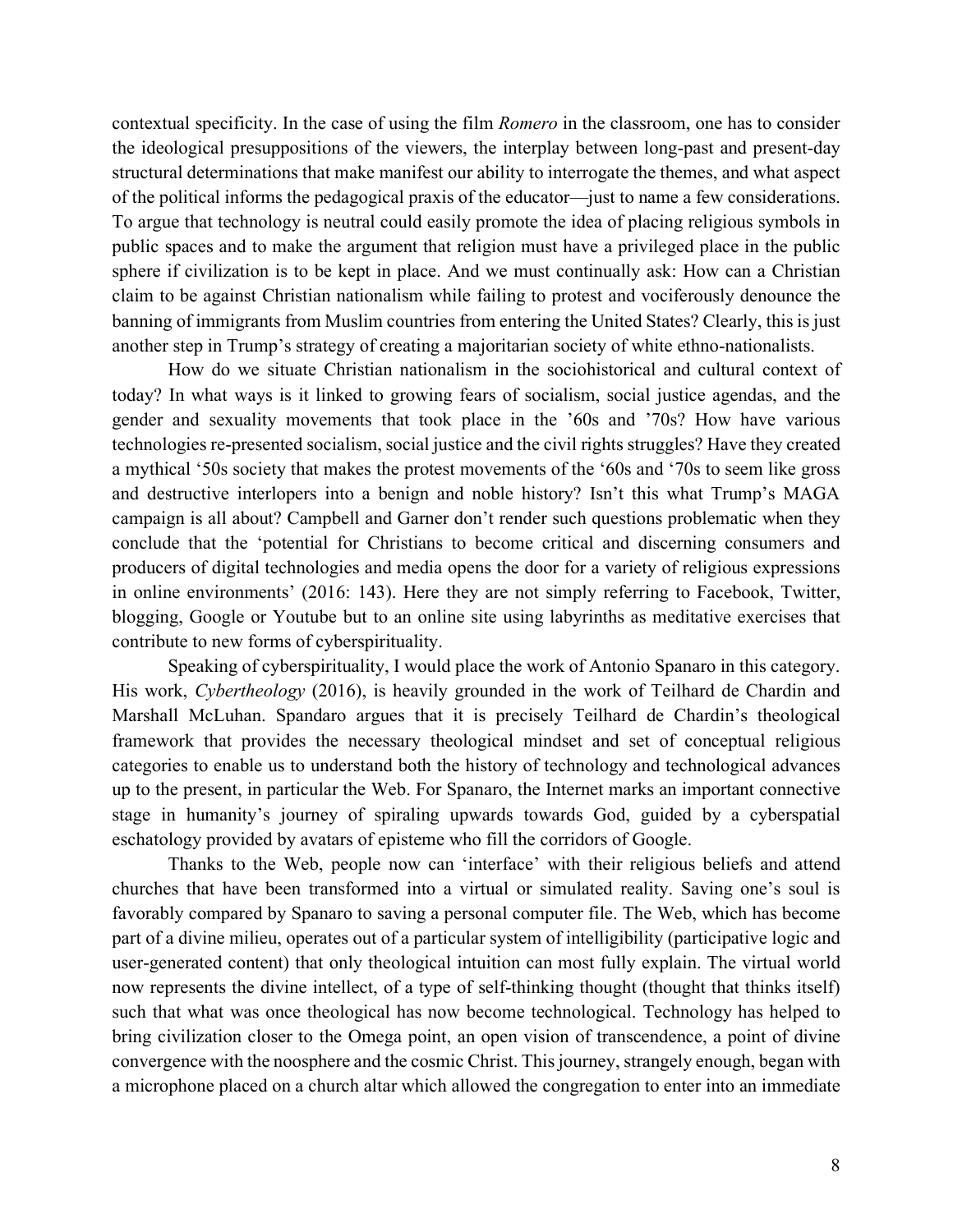relation with the speaker. The author frequently turns to McLuhan for an explanation: 'We observe in the liturgy that the acoustic amplification overloads our auditory sensorial channels, lowering the threshold of attention to the visual and individual experience of the liturgy so that it isolates the individual in a sound bubble within the architectural space' (Spadaro 2014: 72). Of course, Spadaro also addresses the problems of 'forking' with the use of open source software and discusses issues inherent to what he calls open source theology. While I find some of Spanaro's observations provocative, the entire work, which is admittedly Christocentric, does give off the odor of Christian triumphalism on one too many occasions. I immediately wanted to know whether the theological probes (a term I have borrowed from McLuhan) used by Spanaro can be applied, say, to Buddhism, or to Islam, or possibly to Umbanda (Santería, Candomblé) or Wicca. And I am highly skeptical that the creation of the Internet has, according to Spandaro, proven Marx's critique of political economy to be wrong.

#### **The Emperor's Religious Garments**

While I have been wildly critical of Trump's evangelical base since Trump ascended the throne in 2016 (McLaren and Jandrić 2020), I am in agreement with Jon Meecham (2020) that religion is very likely the best way to show that the American Emperor has no clothes. While clearly Trump should be adjudicated into a penal colony, that is very unlikely to happen while Trump is still president and considered by inveterate end-timers to be chosen by God to rule the American Throne with an iron fist. A critique of Trump from a Christian perspective, using Christ's teachings as a measure would, for instance, be the most effective way to reveal the danger he poses to democracy and civilization itself. For example, the crumbs that Trump threw to his base with his tax cuts can be revealed to be a charade when one considers the emphasis that the Bible places on economic conditions and poverty. Meacham writes:

[Martin Luther] King had been deeply influenced by the theologian Walter Rauschenbusch and his 1907 book 'Christianity and the Social Crisis,' which argued that Jesus called the world not simply to contemplate but to act. 'The Gospel at its best deals with the whole man, not only his soul but his body, not only his spiritual well-being, but his material wellbeing,' King wrote in a Rauschenbusch-inspired passage. 'Any religion that professes to be concerned about the souls of men and is not concerned about the slums that damn them, the economic conditions that strangle them and the social conditions that cripple them is a spiritually moribund religion awaiting burial' (Meacham 2020).

Meacham further emphasizes the importance of seeing the New Testament as a Social Gospel in action. He writes:

Representative John Lewis, Democrat of Georgia, was perhaps King's most devoted disciple. Growing up in Pike County, Ala., he overcame a childhood stutter by preaching to the chickens on his parents' tenant farm. Hearing King on the radio, Mr. Lewis was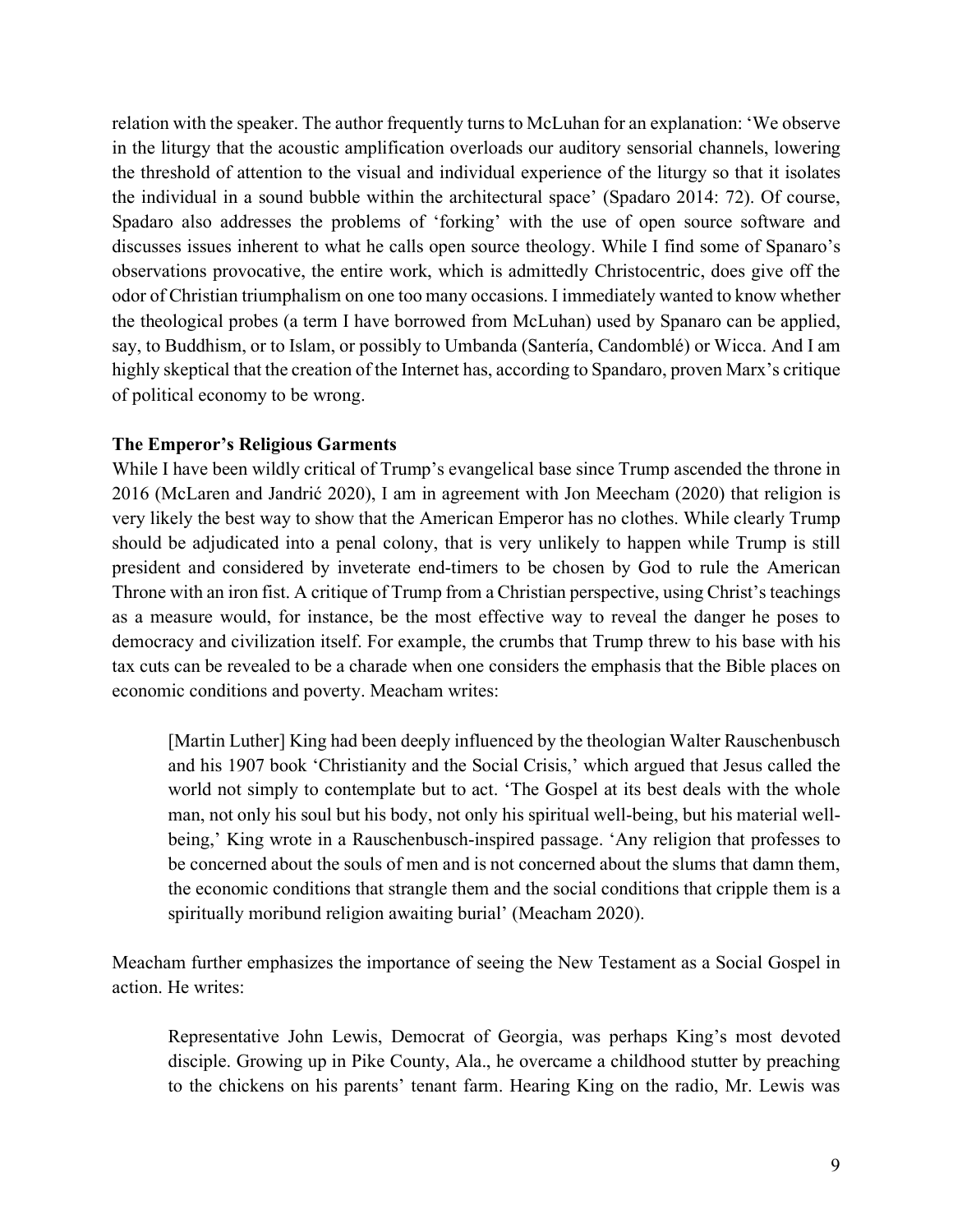moved to action, and came to share the older minister's philosophy of Christian nonviolence. Their inspiration came from the New Testament: 'Blessed are the meek, for they shall inherit the earth'; 'Blessed are they who are persecuted for righteousness' sake, for theirs is the kingdom of heaven.' As Mr. Lewis recalled, the struggle within time and space was about 'Heaven *and* earth. This was the Social Gospel in action. This was love in action, what we came to call in our workshops soul force.' The goal? 'The Beloved Community,' which was, he said, 'nothing less than the Christian concept of the kingdom of God on earth.' (Meacham 2020)

While it is true that technology may have initially been created by Millenarianist overachievers to 'recover Eden' whose Adamic myths compelled them to reverse the fall of Adam and Eve from God's most sacred real estate property (Noble 1999), today technology can be used both to transgress the moral maxims of the day, or impel us as good technoscientists to transcend our hatred and embrace a loving faith that includes technological innovations braided to the teachings of Christ and Marx. Nevertheless the same questions remain: Who owns the media conglomerates that control the technologies? And who benefits from such arrangements? What is the relationship between the owners of the means of technological production and those struggling for a socialist alternative to capitalism? I have no problem with technology being invented or used to pursue worldly dreams that might help ease the needless suffering of humanity, or to participate in finding hope in a hopeless world, but it is clear to me that more needs to be done to liberate technology from the white-knuckled vice-grip of the corporate Christian fundamentalists and to encourage a more nuanced and granular understanding of how technology might enable a project of faith and hope—including how the Gospel messages themselves might be better embodied (enfleshed) through technological advances, without having to retrofit humanity on a massive scale with biomechatronic body parts.

It is incorrect to say that the collectivization or nationalization of individually owned property will usher in a socialist revolution because the basic nature of capitalist society is still present—value augmentation, when labor assumes a value form. Marx of course supports collective ownership of the means of production. But by this he does not mean simply transferring ownership deeds from private to collective entities, but rather ensuring that the working class owns and controls the means of production. We need to transform the very nature of human relations. We need to push past distributive economics in our fight for a socialist society. The struggle is such a daunting task that many of us are left to live our lives fluctuating between hope and despair.

Justin Frank makes some very insightful remarks about hope that we would do well to take to heart:

There are several levels of hope. On one level, hope is the denial of anxiety and fear and the denial of helplessness. The irony about hope is that it combines the denial of helplessness with an expression of hopelessness. That's what's paradoxical. There are people who hope for things but do not do anything to achieve that outcome. When a person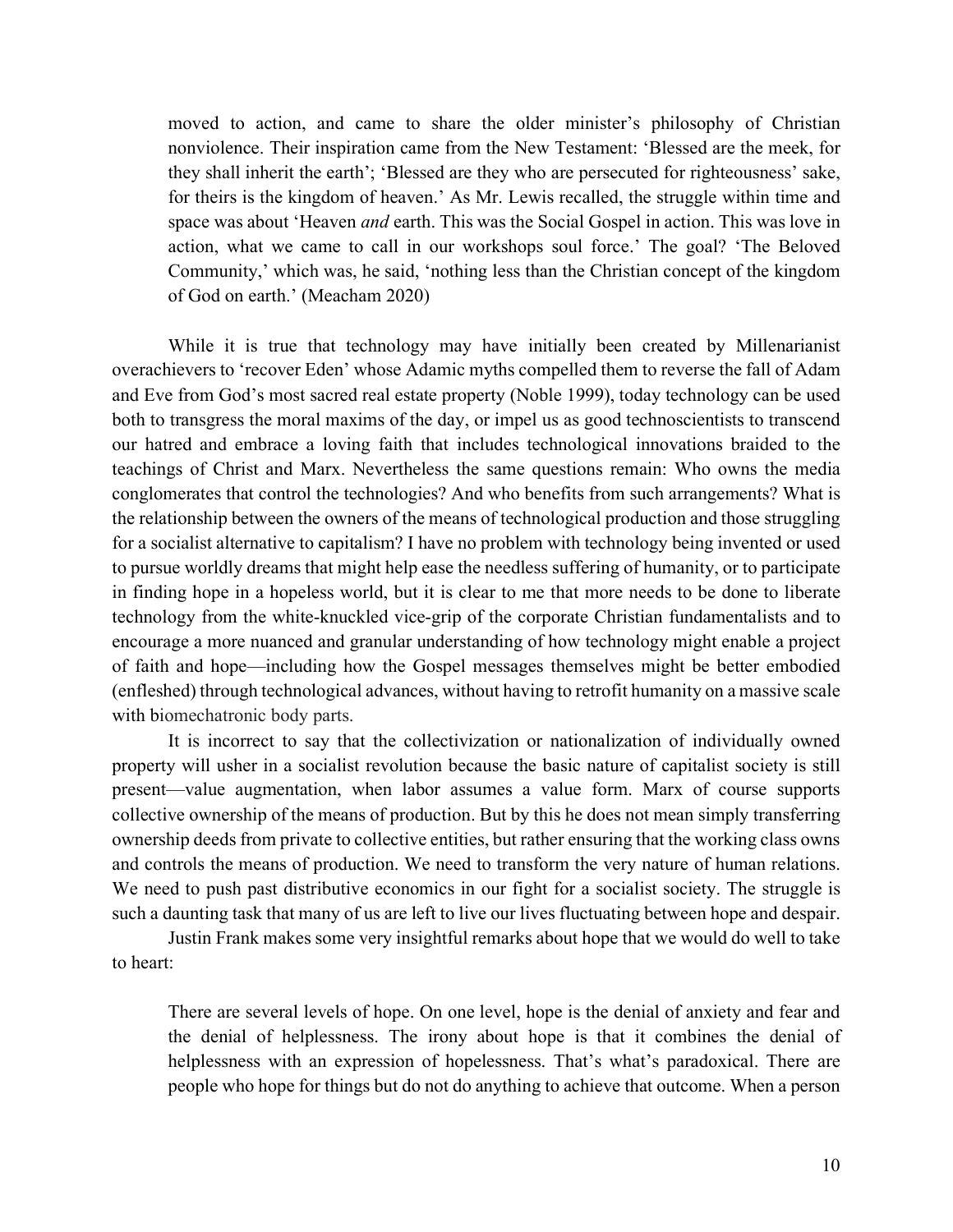is denying helplessness by hoping that things will work out, they are also acting helpless by hoping that somebody else is going to save them and somehow everything will work out. Hope can be an abdication of responsibility as a way of protecting oneself against anxiety. The hope-peddlers are behaving as though they are addicted on an unconscious level to death, because they are denying the work that is necessary to stay alive by protecting the United States. (Frank in Devega 2020)

Many of the experiments to build a socialist society have throughout history ended in failure. Whether or not advances in technology will help in this endeavor—or whether they will overall tighten the death grip of capitalist social relations—is a debate that is far from being resolved. This has driven many politically progressive Christians to embrace a fatalistic despair and to cling to an abstract hope divorced from the arena of concrete struggle. For Americans facing an epic choice during the presidential election in November, the stakes are brutally high. Hope is not something that can be invoked as a magical talisman that calls upon supernatural forces to intervene on our behalf. To activate revolutionary change, hope must always be bonded with struggle. And if this includes communing with God in cyberspace, then so be it.

#### **References**

- Campbell, H.A., & Garner, S. *Networked Theology: Negotiating Faith in Digital Culture*. Grand Rapids, MI: Baker Academic.
- Devega, C. (2020). 'On a fundamental level, Donald Trump does not believe in America': 'God Complex' author Justin Frank. Salon, 16 February[. https://www.rawstory.com/2020/02/on-a](https://www.rawstory.com/2020/02/on-a-fundamental-level-donald-trump-does-not-believe-in-america-god-complex-author-justin-frank/)[fundamental-level-donald-trump-does-not-believe-in-america-god-complex-author](https://www.rawstory.com/2020/02/on-a-fundamental-level-donald-trump-does-not-believe-in-america-god-complex-author-justin-frank/)[justin-frank/.](https://www.rawstory.com/2020/02/on-a-fundamental-level-donald-trump-does-not-believe-in-america-god-complex-author-justin-frank/) Accessed 13 March 2020.
- Duigan, J. (1989). *Romero* [Motion picture]. Los Angeles: Warner Bros.
- Kumar, R. (2020). Barbarity in the Name of Religion: Delhi Violence and a Pedagogy of Hate. Newsclick, 5 March. [https://www.newsclick.in/barbarity-name-religion-delhi-violence](https://www.newsclick.in/barbarity-name-religion-delhi-violence-and-pedagogy-hate)[and-pedagogy-hate.](https://www.newsclick.in/barbarity-name-religion-delhi-violence-and-pedagogy-hate) Accessed 13 March 2020.
- Lifton, R.J. (2019). *Losing Reality: On Cults, Cultism, and the Mindset of Political and Religious Zealotry*. New York and London: The New Press.
- McLaren, P., & Jandrić, P. (2020). The Fellowship of the Crooked Cross: Trump's Evangelical Hounds of Hell. *Postdigital Science and Education*. [https://doi.org/10.1007/s42438-019-](https://doi.org/10.1007/s42438-019-00074-7) [00074-7.](https://doi.org/10.1007/s42438-019-00074-7)
- Meacham, J. (2020). Why Religion is the Best Hope Against Trump. The Salt Lake Tribune, 25 February. [https://www.sltrib.com/opinion/commentary/2020/02/26/jon-meacham](https://www.sltrib.com/opinion/commentary/2020/02/26/jon-meacham-why-religion/)[why-religion/.](https://www.sltrib.com/opinion/commentary/2020/02/26/jon-meacham-why-religion/) Accessed 13 March 2020.
- Moyers, B. (2020). Losing Reality: Can We Get the Truth Back? Bill Moyers in Conversation with Robert Jay Lifton. [https://billmoyers.com/story/losing-reality-can-we-get-the-truth-back/.](https://billmoyers.com/story/losing-reality-can-we-get-the-truth-back/) Accessed 13 March 2020.